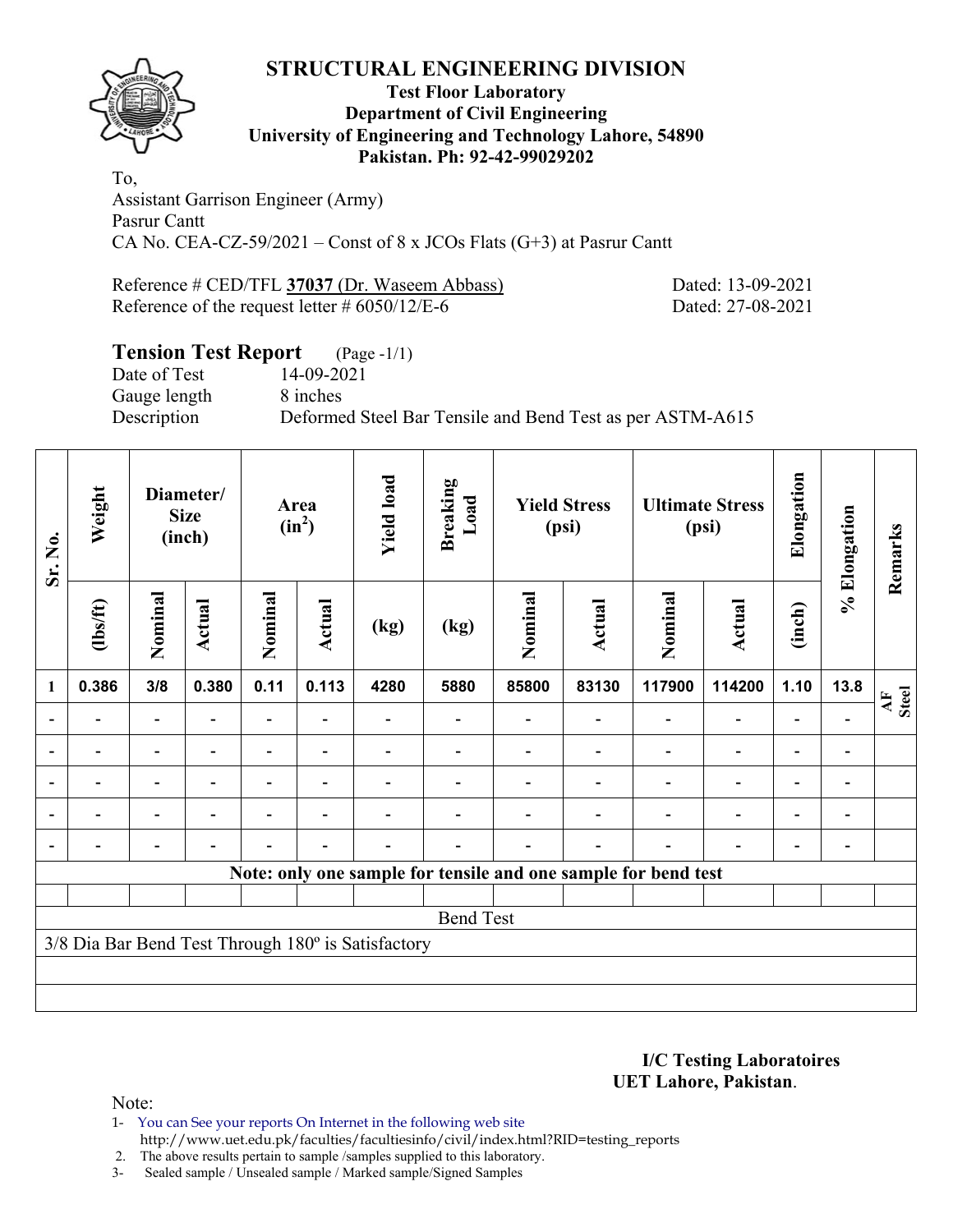

### **Test Floor Laboratory Department of Civil Engineering University of Engineering and Technology Lahore, 54890 Pakistan. Ph: 92-42-99029202**

To, Assistant Resident Engineer Engineering Consultancy Services Punjab (Pvt) Limited Supply, Construction, Installation of Water Filtration Plants in Multan Division

Reference # CED/TFL **37039** (Dr. Waseem Abbass) Dated: 13-09-2021 Reference of the request letter # ECSP/PAPA/SZ-MUL-19 Dated: 06-09-2021

# **Tension Test Report** (Page -1/)

Date of Test 14-09-2021 Gauge length 8 inches

Description Deformed Steel Bar Tensile and Bend Test as per ASTM-A615

| Sr. No.                  | Weight                                        | Diameter/<br><b>Size</b> |                          | Area<br>$(in^2)$ |                          | <b>Yield load</b>        | <b>Breaking</b><br>Load                                         | <b>Yield Stress</b><br>(psi) |                          | <b>Ultimate Stress</b><br>(psi) |                          | Elongation               | % Elongation             | Remarks |
|--------------------------|-----------------------------------------------|--------------------------|--------------------------|------------------|--------------------------|--------------------------|-----------------------------------------------------------------|------------------------------|--------------------------|---------------------------------|--------------------------|--------------------------|--------------------------|---------|
|                          | $\frac{2}{10}$                                | Nominal<br>$(\#)$        | Actual<br>(inch)         | Nominal          | Actual                   | (kg)                     | (kg)                                                            | Nominal                      | Actual                   | Nominal                         | Actual                   | (inch)                   |                          |         |
| 1                        | 0.383                                         | $\mathbf{3}$             | 0.378                    | 0.11             | 0.112                    | 3890                     | 4790                                                            | 78000                        | 76250                    | 96000                           | 93900                    | 1.10                     | 13.8                     |         |
| $\mathbf{2}$             | 0.384                                         | $\mathbf{3}$             | 0.379                    | 0.11             | 0.113                    | 3920                     | 4760                                                            | 78600                        | 76610                    | 95400                           | 93100                    | 1.10                     | 13.8                     |         |
|                          |                                               | $\overline{\phantom{0}}$ |                          |                  |                          |                          |                                                                 |                              |                          |                                 | $\overline{\phantom{a}}$ | $\overline{\phantom{0}}$ |                          |         |
| $\overline{\phantom{0}}$ | $\overline{\phantom{0}}$                      | $\blacksquare$           | $\blacksquare$           |                  | $\blacksquare$           |                          |                                                                 |                              | $\overline{\phantom{0}}$ | $\overline{a}$                  | $\overline{\phantom{a}}$ | $\overline{\phantom{a}}$ | $\overline{\phantom{a}}$ |         |
| $\blacksquare$           |                                               | $\overline{\phantom{0}}$ | $\overline{\phantom{0}}$ |                  | $\overline{\phantom{a}}$ |                          |                                                                 |                              |                          | $\overline{\phantom{0}}$        | $\overline{\phantom{a}}$ | -                        | $\overline{\phantom{a}}$ |         |
| $\blacksquare$           | $\overline{\phantom{0}}$                      | $\blacksquare$           | $\overline{\phantom{0}}$ | $\blacksquare$   | $\overline{\phantom{a}}$ | $\overline{\phantom{0}}$ |                                                                 |                              | $\blacksquare$           | $\blacksquare$                  | $\overline{\phantom{a}}$ | $\blacksquare$           | $\overline{\phantom{a}}$ |         |
|                          |                                               |                          |                          |                  |                          |                          | Note: only two samples for tensile and one sample for bend test |                              |                          |                                 |                          |                          |                          |         |
|                          |                                               |                          |                          |                  |                          |                          |                                                                 |                              |                          |                                 |                          |                          |                          |         |
|                          | <b>Bend Test</b>                              |                          |                          |                  |                          |                          |                                                                 |                              |                          |                                 |                          |                          |                          |         |
|                          | #3 Bar Bend Test Through 180° is Satisfactory |                          |                          |                  |                          |                          |                                                                 |                              |                          |                                 |                          |                          |                          |         |
|                          |                                               |                          |                          |                  |                          |                          |                                                                 |                              |                          |                                 |                          |                          |                          |         |
|                          |                                               |                          |                          |                  |                          |                          |                                                                 |                              |                          |                                 |                          |                          |                          |         |

**I/C Testing Laboratoires UET Lahore, Pakistan**.

Note:

1- You can See your reports On Internet in the following web site http://www.uet.edu.pk/faculties/facultiesinfo/civil/index.html?RID=testing\_reports

2. The above results pertain to sample /samples supplied to this laboratory.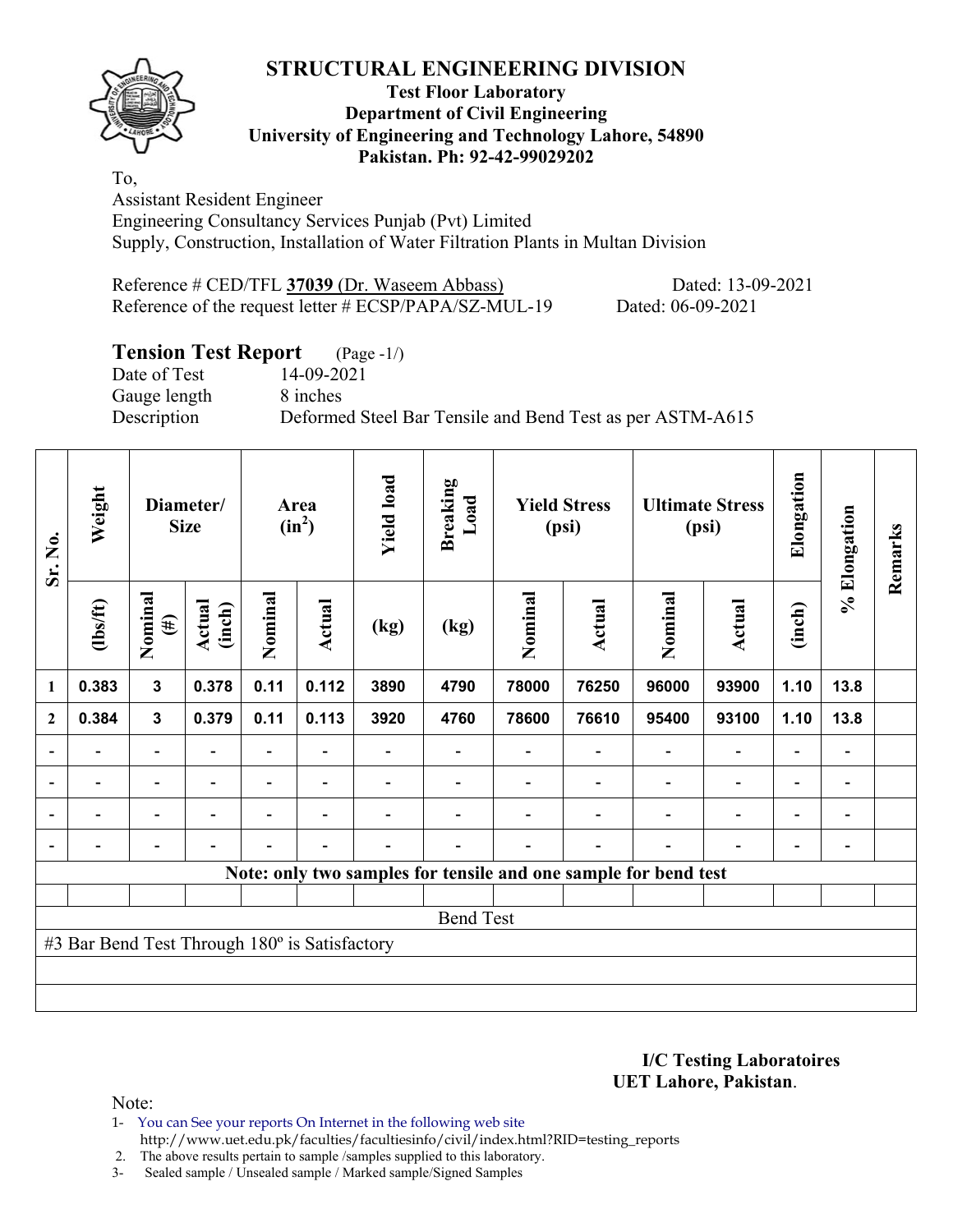

**Test Floor Laboratory Department of Civil Engineering University of Engineering and Technology Lahore, 54890 Pakistan. Ph: 92-42-99029202** 

Ref: CED/TFL/09/37041 Dated: 13-09-2021

Dated: 14-09-2021

## **To M/S AF Steel Re Rolling Mills Lahore**

## Subject:- **CALIBRATION OF UNIVERSAL TESTING MACHINE OF 1000 kN (Scale 0-200 kN)(MARK: CED/TFL/09/37041)** (Page – 1/6)

Reference to your letter No. Nil, dated: 13/09/2021 on the subject cited above. One Universal Testing Machine has been calibrated by using standard calibration device. The results are tabulated as under:

| <b>Total Range</b> | Zero – $200$ (kN) |
|--------------------|-------------------|
|                    |                   |

| <b>Machine Reading</b><br>(kN) | <b>Corrected Load Value</b><br>(kN) |
|--------------------------------|-------------------------------------|
| 10                             | 9                                   |
| 20                             | 20                                  |
| 30                             | 33                                  |
| 40                             | 42                                  |
| 50                             | 50                                  |
| 60                             | 60                                  |
| 70                             | 69                                  |
| 80                             | 81                                  |
| 90                             | 90                                  |

**Calibrated Range : Zero – 180 (kN)** 

| e Reading<br>kN) | <b>Corrected Load Value</b><br>(kN) | <b>Machine Reading</b><br>(kN) | <b>Corrected Load Value</b><br>(kN) |
|------------------|-------------------------------------|--------------------------------|-------------------------------------|
| 10               | 9                                   | 100                            | 101                                 |
| $\overline{20}$  | 20                                  | 110                            | 108                                 |
| 30               | 33                                  | 120                            | 118                                 |
| 40               | 42                                  | 130                            | 130                                 |
| 50               | 50                                  | 140                            | 140                                 |
| 60               | 60                                  | 150                            | 149                                 |
| 70               | 69                                  | 160                            | 160                                 |
| 80               | 81                                  | 170                            | 169                                 |
| 90               | 90                                  | 180                            | 178                                 |

#### **I/C Testing Laboratoires UET Lahore, Pakistan**.

Note:

1- You can See your reports On Internet in the following web site http://www.uet.edu.pk/faculties/facultiesinfo/civil/index.html?RID=testing\_reports

2. The above results pertain to sample /samples supplied to this laboratory.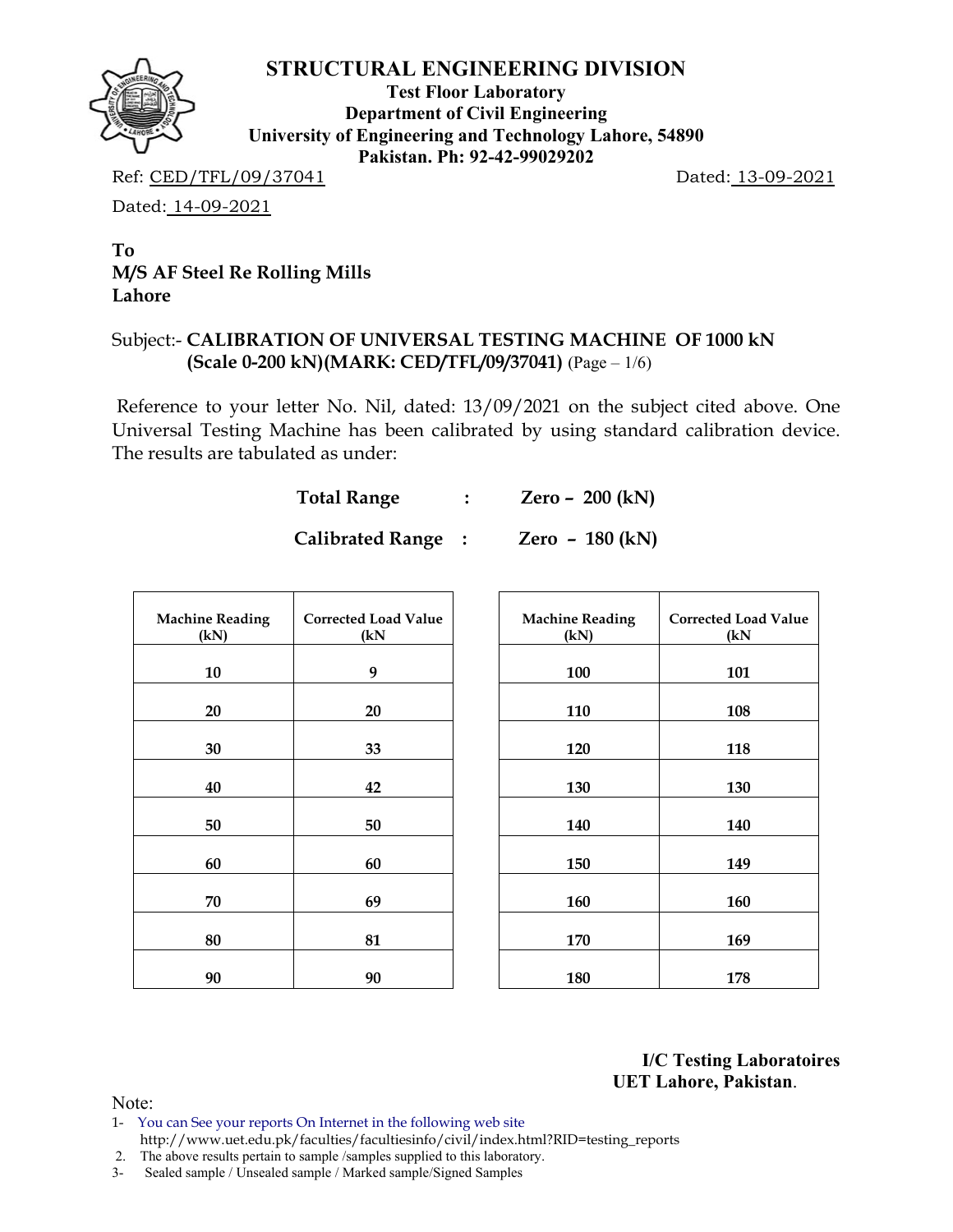

**Test Floor Laboratory Department of Civil Engineering University of Engineering and Technology Lahore, 54890 Pakistan. Ph: 92-42-99029202** 

Ref: CED/TFL/09/37041 Dated: 13-09-2021

Dated: 14-09-2021

**To M/S AF Steel Re Rolling Mills Lahore** 

Subject:- **CALIBRATION OF UNIVERSAL TESTING MACHINE OF 1000 kN (Scale 0-200 kN)(MARK: CED/TFL/09/37041)** (Page – 2/6)



**I/C Testing Laboratoires UET Lahore, Pakistan**.

- 1- You can See your reports On Internet in the following web site http://www.uet.edu.pk/faculties/facultiesinfo/civil/index.html?RID=testing\_reports
- 2. The above results pertain to sample /samples supplied to this laboratory.
- 3- Sealed sample / Unsealed sample / Marked sample/Signed Samples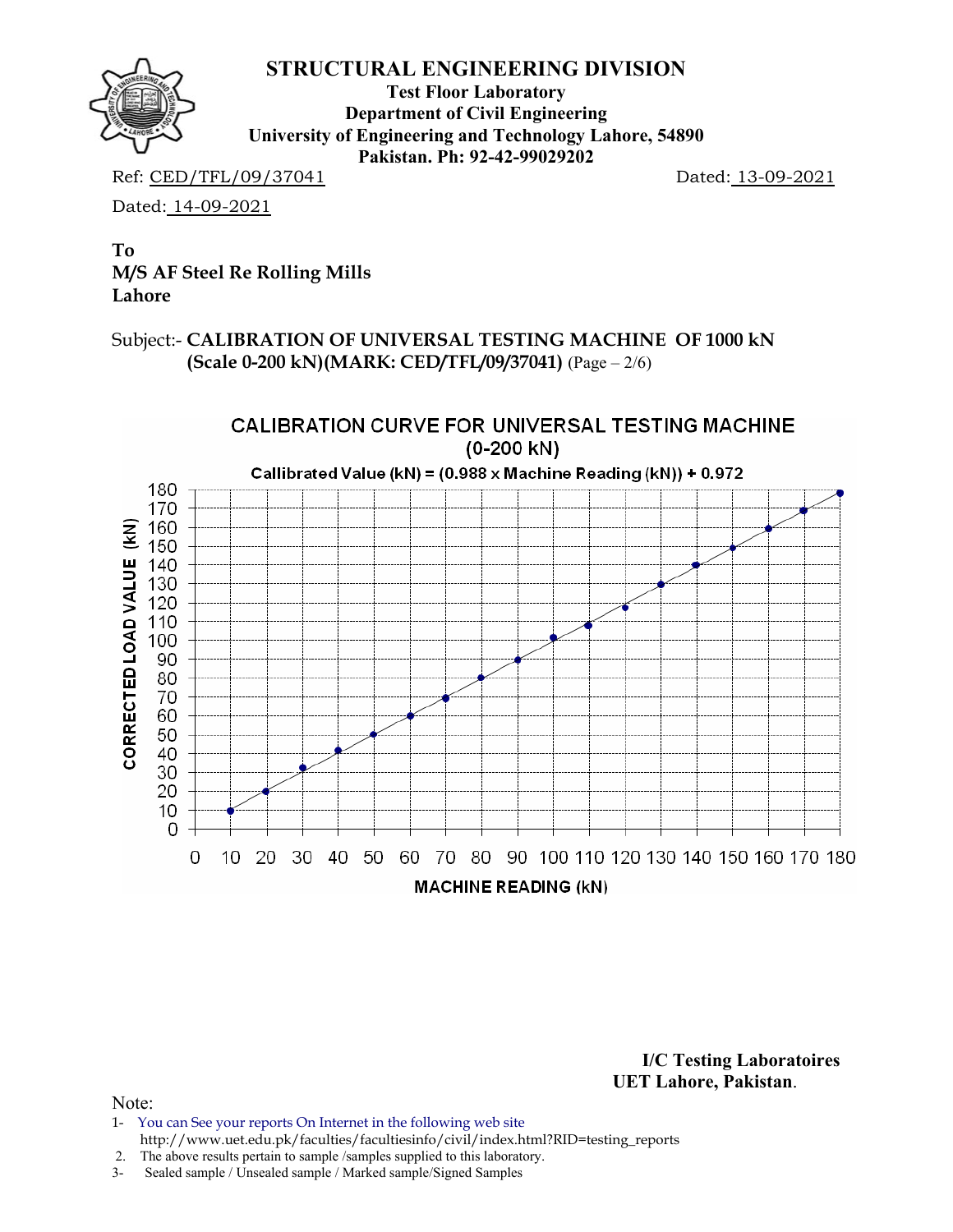

**Test Floor Laboratory Department of Civil Engineering University of Engineering and Technology Lahore, 54890 Pakistan. Ph: 92-42-99029202** 

Ref: CED/TFL/09/37041 Dated: 13-09-2021

Dated: 14-09-2021

# **To M/S AF Steel Re Rolling Mills Lahore**

## Subject:- **CALIBRATION OF UNIVERSAL TESTING MACHINE OF 1000 kN (Scale 0-500 kN)(MARK: CED/TFL/09/37041)** (Page – 3/6)

Reference to your letter No. Nil, dated: 13/09/2021 on the subject cited above. One Universal Testing Machine has been calibrated by using standard calibration device. The results are tabulated as under:

**Total Range : Zero – 500 (kN)** 

**Calibrated Range : Zero – 400 (kN)** 

| <b>Machine Reading</b> | <b>Corrected Load Value</b> | <b>Machine Reading</b> | Corrected Loa |
|------------------------|-----------------------------|------------------------|---------------|
| (kN)                   | (kN)                        | (kN)                   | (kN)          |
|                        |                             |                        |               |
| 20                     | 22                          | 220                    | 222           |
|                        |                             |                        |               |
| 40                     | 43                          | 240                    | 243           |
|                        |                             |                        |               |
| 60                     | 61                          | 260                    | 263           |
|                        |                             |                        |               |
| 80                     | 81                          | 280                    | 285           |
|                        |                             |                        |               |
| 100                    | 103                         | 300                    | 305           |
|                        |                             |                        |               |
| 120                    | 122                         | 320                    | 325           |
|                        |                             |                        |               |
| 140                    | 140                         | 340                    | 347           |
|                        |                             |                        |               |
| 160                    | 160                         | 360                    | 367           |
|                        |                             |                        |               |
| 180                    | 182                         | 380                    | 387           |
|                        |                             |                        |               |
| 200                    | 204                         | 400                    | 408           |
|                        |                             |                        |               |

| e Reading<br>kN) | <b>Corrected Load Value</b><br>(kN) | <b>Machine Reading</b><br>(kN) | <b>Corrected Load Value</b><br>(kN) |
|------------------|-------------------------------------|--------------------------------|-------------------------------------|
| 20               | 22                                  | 220                            | 222                                 |
| 40               | 43                                  | 240                            | 243                                 |
| 60               | 61                                  | 260                            | 263                                 |
| 80               | 81                                  | 280                            | 285                                 |
| 100              | 103                                 | 300                            | 305                                 |
| 120              | 122                                 | 320                            | 325                                 |
| <b>140</b>       | 140                                 | 340                            | 347                                 |
| L60              | 160                                 | 360                            | 367                                 |
| <b>180</b>       | 182                                 | 380                            | 387                                 |
| ነበበ              | 204                                 | 400                            | 408                                 |

**I/C Testing Laboratoires UET Lahore, Pakistan**.

Note:

1- You can See your reports On Internet in the following web site http://www.uet.edu.pk/faculties/facultiesinfo/civil/index.html?RID=testing\_reports

2. The above results pertain to sample /samples supplied to this laboratory.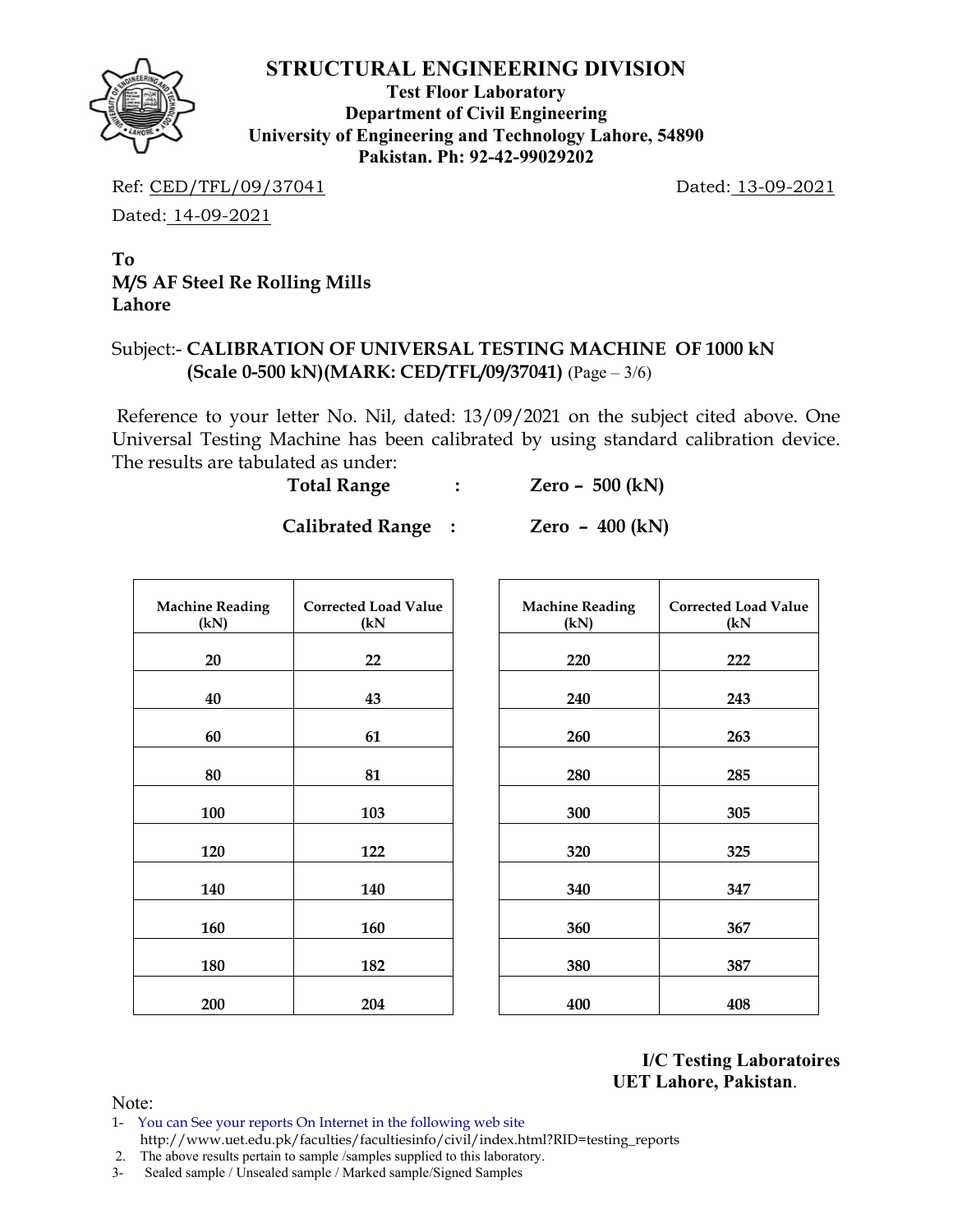

**Test Floor Laboratory Department of Civil Engineering University of Engineering and Technology Lahore, 54890 Pakistan. Ph: 92-42-99029202** 

Ref: CED/TFL/09/37041 Dated: 13-09-2021

Dated: 14-09-2021

**To M/S AF Steel Re Rolling Mills Lahore** 

Subject:- **CALIBRATION OF UNIVERSAL TESTING MACHINE OF 1000 kN (Scale 0-500 kN)(MARK: CED/TFL/09/37041)** (Page – 4/6)



**I/C Testing Laboratoires UET Lahore, Pakistan**.

- 1- You can See your reports On Internet in the following web site http://www.uet.edu.pk/faculties/facultiesinfo/civil/index.html?RID=testing\_reports
- 2. The above results pertain to sample /samples supplied to this laboratory.
- 3- Sealed sample / Unsealed sample / Marked sample/Signed Samples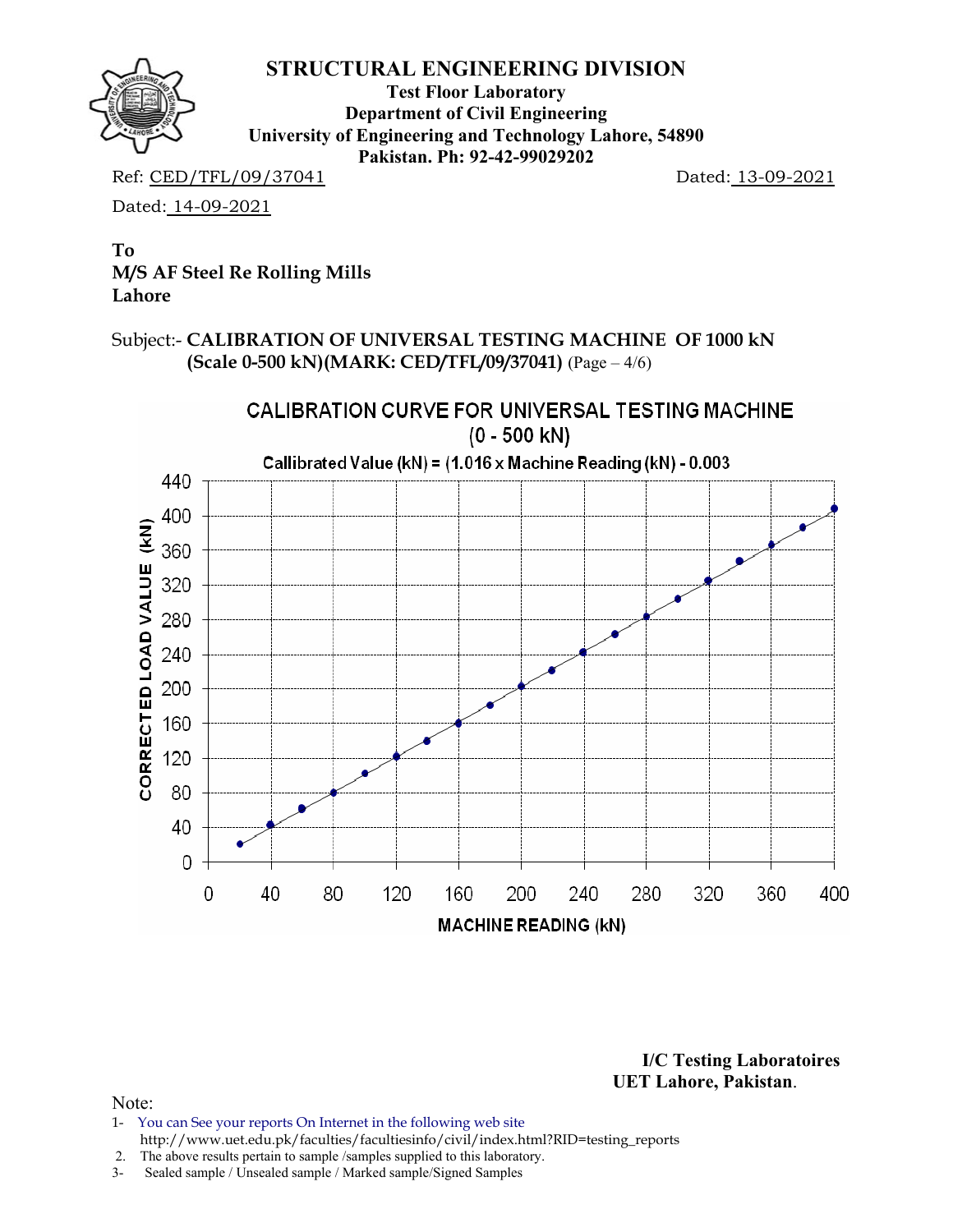**Test Floor Laboratory Department of Civil Engineering University of Engineering and Technology Lahore, 54890 Pakistan. Ph: 92-42-99029202** 

Ref: CED/TFL/09/37041 Dated: 13-09-2021

Dated: 14-09-2021

# **To M/S AF Steel Re Rolling Mills Lahore**

## Subject:- **CALIBRATION OF UNIVERSAL TESTING MACHINE OF 1000 kN (Scale 0-1000 kN)(MARK: CED/TFL/09/37041)** (Page – 5/6)

Reference to your letter No. Nil, dated: 13/09/2021 on the subject cited above. One Universal Testing Machine has been calibrated by using standard calibration device. The results are tabulated as under:

| <b>Total Range</b> |  |  | Zero - 1000 (kN) |
|--------------------|--|--|------------------|
|--------------------|--|--|------------------|

| <b>Machine Reading</b><br>(kN) | <b>Corrected Load Value</b><br>(kN) | <b>Machine Reading</b><br>(kN) | <b>Corrected Load Value</b><br>(kN) |
|--------------------------------|-------------------------------------|--------------------------------|-------------------------------------|
| 50                             | 51                                  | 450                            | 453                                 |
| 100                            | 103                                 | 500                            | 502                                 |
| 150                            | 154                                 | 550                            | 555                                 |
| 200                            | 202                                 | 600                            | 605                                 |
| 250                            | 256                                 | 650                            | 653                                 |
| 300                            | 304                                 | 700                            | 706                                 |
| 350                            | 352                                 | 750                            | 755                                 |
| 400                            | 402                                 |                                |                                     |

**Calibrated Range : Zero – 750 (kN)** 

**I/C Testing Laboratoires UET Lahore, Pakistan**.

Note:

1- You can See your reports On Internet in the following web site http://www.uet.edu.pk/faculties/facultiesinfo/civil/index.html?RID=testing\_reports

2. The above results pertain to sample /samples supplied to this laboratory.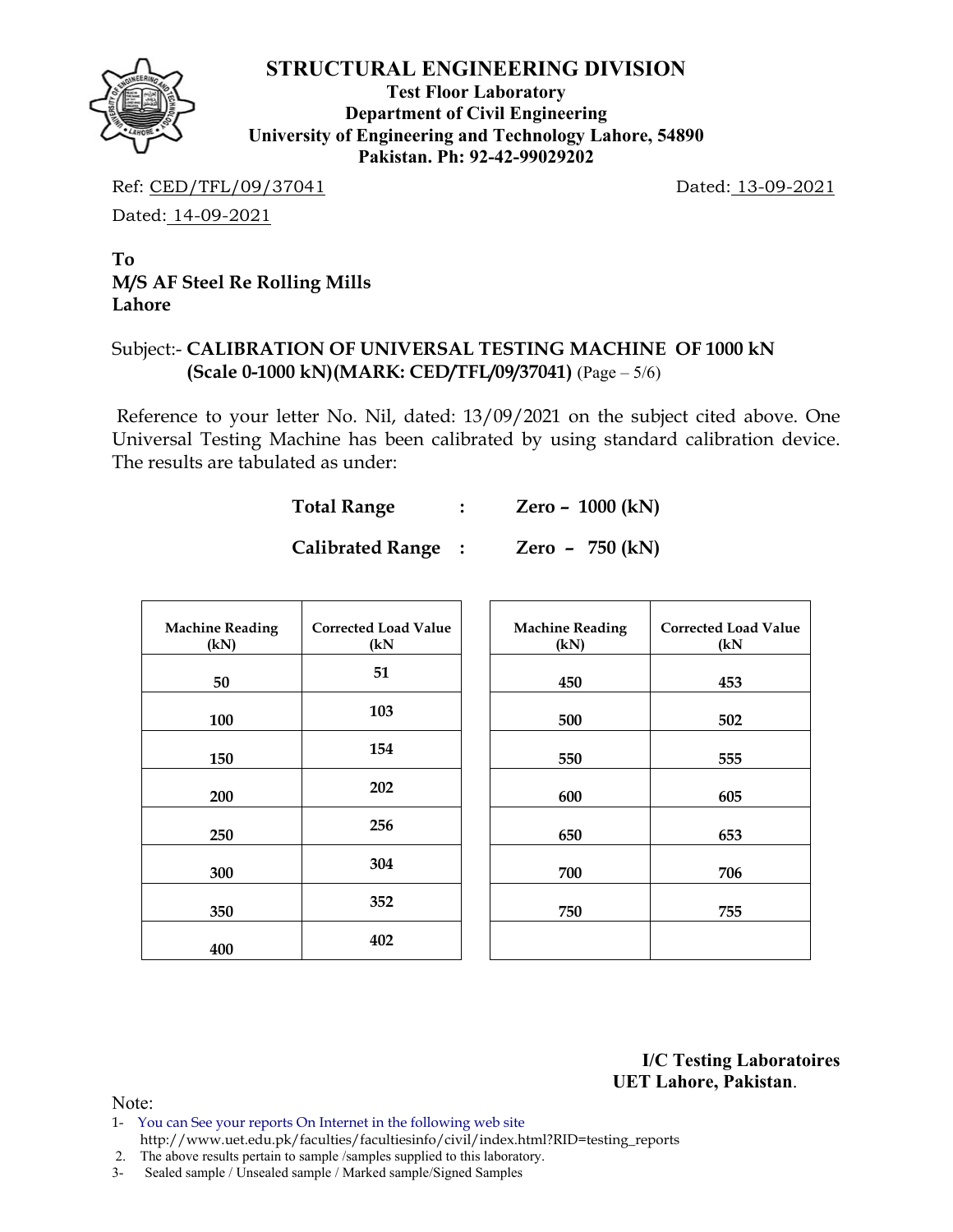

**Test Floor Laboratory Department of Civil Engineering University of Engineering and Technology Lahore, 54890 Pakistan. Ph: 92-42-99029202** 

Ref: CED/TFL/09/37041 Dated: 13-09-2021

Dated: 14-09-2021

**To M/S AF Steel Re Rolling Mills Lahore** 

Subject:- **CALIBRATION OF UNIVERSAL TESTING MACHINE OF 1000 kN (Scale 0-1000 kN)(MARK: CED/TFL/09/37041)** (Page – 6/6)



**I/C Testing Laboratoires UET Lahore, Pakistan**.

- 1- You can See your reports On Internet in the following web site http://www.uet.edu.pk/faculties/facultiesinfo/civil/index.html?RID=testing\_reports
- 2. The above results pertain to sample /samples supplied to this laboratory.
- 3- Sealed sample / Unsealed sample / Marked sample/Signed Samples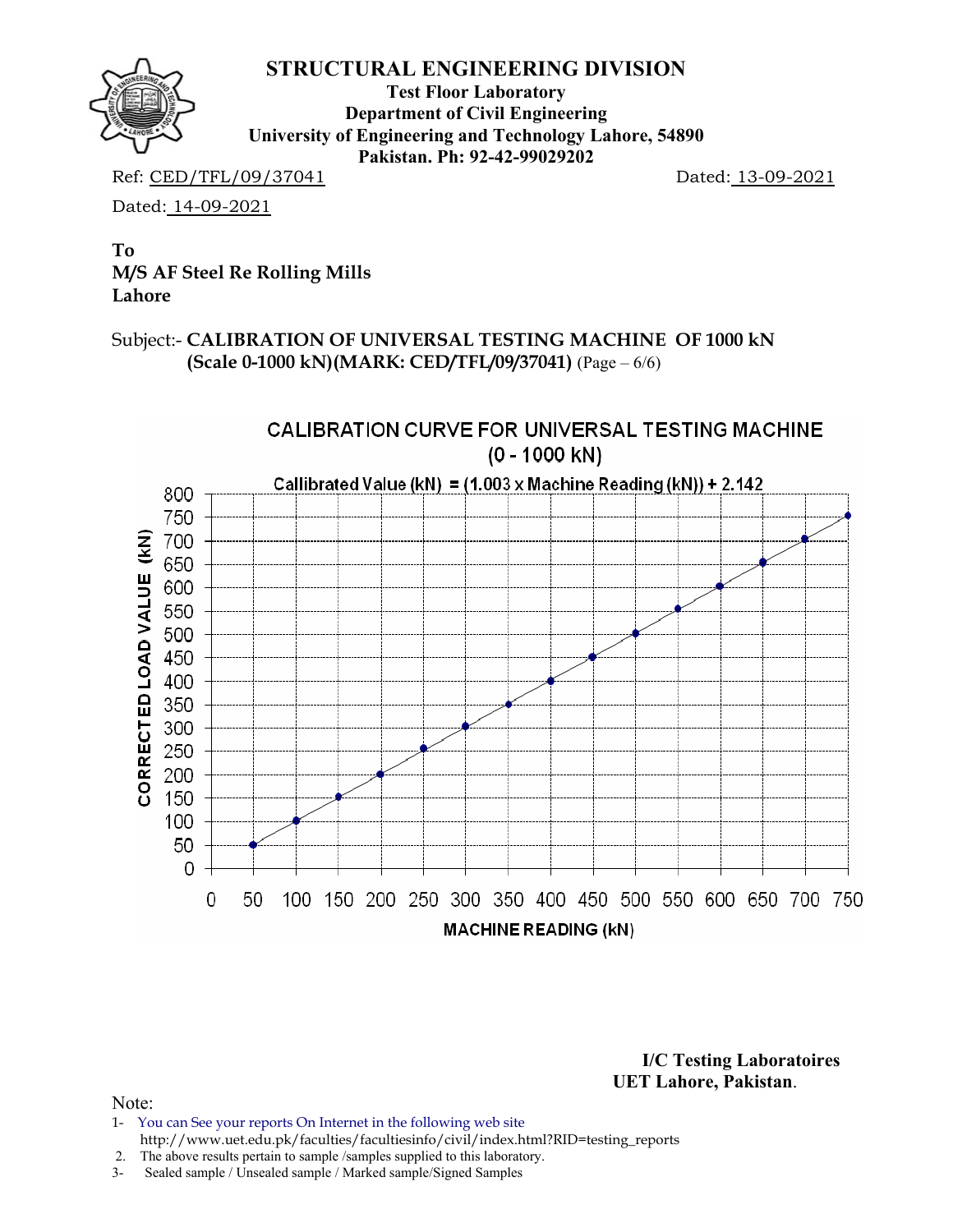

#### **Test Floor Laboratory Department of Civil Engineering University of Engineering and Technology Lahore, 54890 Pakistan. Ph: 92-42-99029202**

To, Chief Resident Engineer MM Pakistan (Pvt) Ltd Kachhi Canal Project - Contract KC-06B(4R) Construction of Main Canal and Distribution System (Earth Work, Structures and Lining of Main Canal & Distributaries) from RD 1286+000 to RD 1322+000 Reference # CED/TFL 37042 (Dr. Waseem Abbass) Dated: 14-09-2021 Reference of the request letter # KCP/CRE/KC-6B(4R)/UET/20 Dated: 11-09-2021

# **Tension Test Report** (Page -1/1)

Date of Test 14-09-2021 Gauge length 8 inches

Description Deformed Steel Bar Tensile and Bend Test as per ASTM-A615

| Sr. No. | Weight                                        | Diameter/<br><b>Size</b>     |                  | Area<br>$(in^2)$         |                          | <b>Yield load</b> | <b>Breaking</b><br>Load                                         | <b>Yield Stress</b><br>(psi) |               | <b>Ultimate Stress</b><br>(psi) |                          | Elongation               | % Elongation                 | Remarks                |
|---------|-----------------------------------------------|------------------------------|------------------|--------------------------|--------------------------|-------------------|-----------------------------------------------------------------|------------------------------|---------------|---------------------------------|--------------------------|--------------------------|------------------------------|------------------------|
|         | $\frac{2}{10}$                                | Nominal<br>$(\#)$            | Actual<br>(inch) | Nominal                  | Actual                   | (kg)              | (kg)                                                            | Nominal                      | <b>Actual</b> | Nominal                         | <b>Actual</b>            | (inch)                   |                              |                        |
| 1       | 0.381                                         | $\mathbf{3}$                 | 0.378            | 0.11                     | 0.112                    | 4230              | 5150                                                            | 84800                        | 83160         | 103200                          | 101300                   | 0.90                     | 11.3                         |                        |
| 2       | 0.382                                         | $\mathbf{3}$                 | 0.378            | 0.11                     | 0.112                    | 4230              | 5150                                                            | 84800                        | 82990         | 103200                          | 101100                   | 0.90                     | 11.3                         | Mughal<br><b>Steel</b> |
|         |                                               | $\overline{\phantom{0}}$     |                  | Ξ.                       |                          |                   |                                                                 |                              |               |                                 |                          |                          |                              |                        |
|         | $\overline{\phantom{0}}$                      | $\qquad \qquad \blacksquare$ | -                | $\overline{\phantom{0}}$ | $\overline{\phantom{a}}$ |                   | Ξ.                                                              |                              |               |                                 | $\overline{\phantom{0}}$ | $\overline{\phantom{0}}$ | $\qquad \qquad \blacksquare$ |                        |
|         |                                               | $\overline{\phantom{0}}$     |                  | -                        |                          |                   |                                                                 |                              |               |                                 | $\overline{\phantom{0}}$ | $\overline{\phantom{0}}$ | -                            |                        |
|         |                                               | $\overline{\phantom{0}}$     |                  |                          |                          |                   |                                                                 |                              |               |                                 |                          |                          | $\overline{a}$               |                        |
|         |                                               |                              |                  |                          |                          |                   | Note: only two samples for tensile and one sample for bend test |                              |               |                                 |                          |                          |                              |                        |
|         |                                               |                              |                  |                          |                          |                   |                                                                 |                              |               |                                 |                          |                          |                              |                        |
|         |                                               |                              |                  |                          |                          |                   | <b>Bend Test</b>                                                |                              |               |                                 |                          |                          |                              |                        |
|         | #3 Bar Bend Test Through 180° is Satisfactory |                              |                  |                          |                          |                   |                                                                 |                              |               |                                 |                          |                          |                              |                        |
|         |                                               |                              |                  |                          |                          |                   |                                                                 |                              |               |                                 |                          |                          |                              |                        |
|         |                                               |                              |                  |                          |                          |                   |                                                                 |                              |               |                                 |                          |                          |                              |                        |

**I/C Testing Laboratoires UET Lahore, Pakistan**.

Note:

1- You can See your reports On Internet in the following web site http://www.uet.edu.pk/faculties/facultiesinfo/civil/index.html?RID=testing\_reports

2. The above results pertain to sample /samples supplied to this laboratory.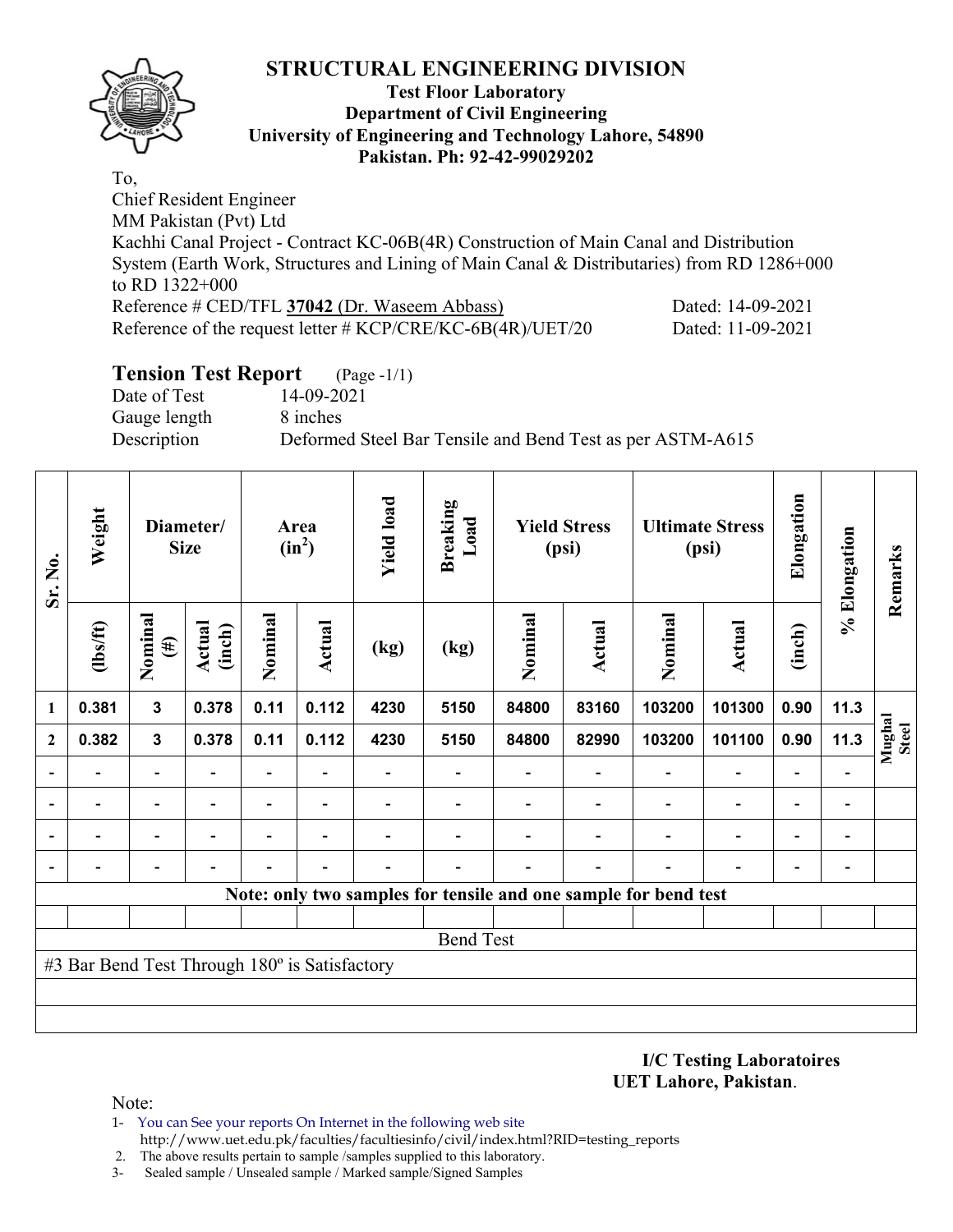**Test Floor Laboratory Department of Civil Engineering University of Engineering and Technology Lahore, 54890 Pakistan. Ph: 92-42-99029202** 

To, Project Manager Engineering Management and Construction Company Construction of Lecole School Johar Town Lahore

Reference # CED/TFL **37043** (Dr. Waseem Abbass) Dated: 14-09-2021 Reference of the request letter # Nil Dated: 14-09-2021

## **Tension Test Report** (Page -1/) Date of Test 14-09-2021 Gauge length 8 inches Description Deformed Steel Bar Tensile and Bend Test as per ASTM-A615

| Sr. No.          | Weight<br>Diameter/<br><b>Size</b>            |                          | Area<br>$(in^2)$ |         | <b>Yield load</b>        | <b>Breaking</b><br>Load | <b>Yield Stress</b><br>(psi) |         | <b>Ultimate Stress</b><br>(psi) |                                                                 | Elongation               | % Elongation             | Remarks                      |  |
|------------------|-----------------------------------------------|--------------------------|------------------|---------|--------------------------|-------------------------|------------------------------|---------|---------------------------------|-----------------------------------------------------------------|--------------------------|--------------------------|------------------------------|--|
|                  | $\frac{2}{10}$                                | Nominal<br>$(\#)$        | Actual<br>(inch) | Nominal | Actual                   | (kg)                    | (kg)                         | Nominal | <b>Actual</b>                   | Nominal                                                         | <b>Actual</b>            | (inch)                   |                              |  |
| 1                | 0.371                                         | $\mathbf{3}$             | 0.373            | 0.11    | 0.109                    | 3520                    | 4690                         | 70600   | 71060                           | 94000                                                           | 94700                    | 1.40                     | 17.5                         |  |
| $\boldsymbol{2}$ | 0.376                                         | $\mathbf{3}$             | 0.375            | 0.11    | 0.111                    | 3620                    | 4760                         | 72600   | 72140                           | 95400                                                           | 94900                    | 1.40                     | 17.5                         |  |
|                  |                                               | $\overline{\phantom{0}}$ |                  |         |                          |                         |                              |         |                                 |                                                                 | $\overline{\phantom{0}}$ | $\overline{\phantom{0}}$ |                              |  |
| $\blacksquare$   | $\blacksquare$                                | $\overline{\phantom{a}}$ |                  |         | $\blacksquare$           |                         |                              |         |                                 |                                                                 | $\overline{\phantom{0}}$ | $\overline{\phantom{0}}$ | $\blacksquare$               |  |
| $\blacksquare$   | -                                             | Ξ.                       |                  |         |                          |                         |                              |         |                                 | ۰                                                               | $\blacksquare$           | $\overline{\phantom{0}}$ | $\overline{\phantom{0}}$     |  |
|                  |                                               | $\overline{a}$           |                  |         | $\overline{\phantom{a}}$ |                         |                              |         |                                 | $\blacksquare$                                                  | $\overline{a}$           | -                        | $\qquad \qquad \blacksquare$ |  |
|                  |                                               |                          |                  |         |                          |                         |                              |         |                                 | Note: only two samples for tensile and one sample for bend test |                          |                          |                              |  |
|                  |                                               |                          |                  |         |                          |                         |                              |         |                                 |                                                                 |                          |                          |                              |  |
|                  |                                               |                          |                  |         |                          |                         | <b>Bend Test</b>             |         |                                 |                                                                 |                          |                          |                              |  |
|                  | #3 Bar Bend Test Through 180° is Satisfactory |                          |                  |         |                          |                         |                              |         |                                 |                                                                 |                          |                          |                              |  |
|                  |                                               |                          |                  |         |                          |                         |                              |         |                                 |                                                                 |                          |                          |                              |  |
|                  |                                               |                          |                  |         |                          |                         |                              |         |                                 |                                                                 |                          |                          |                              |  |

**I/C Testing Laboratoires UET Lahore, Pakistan**.

Note:

1- You can See your reports On Internet in the following web site http://www.uet.edu.pk/faculties/facultiesinfo/civil/index.html?RID=testing\_reports

2. The above results pertain to sample /samples supplied to this laboratory.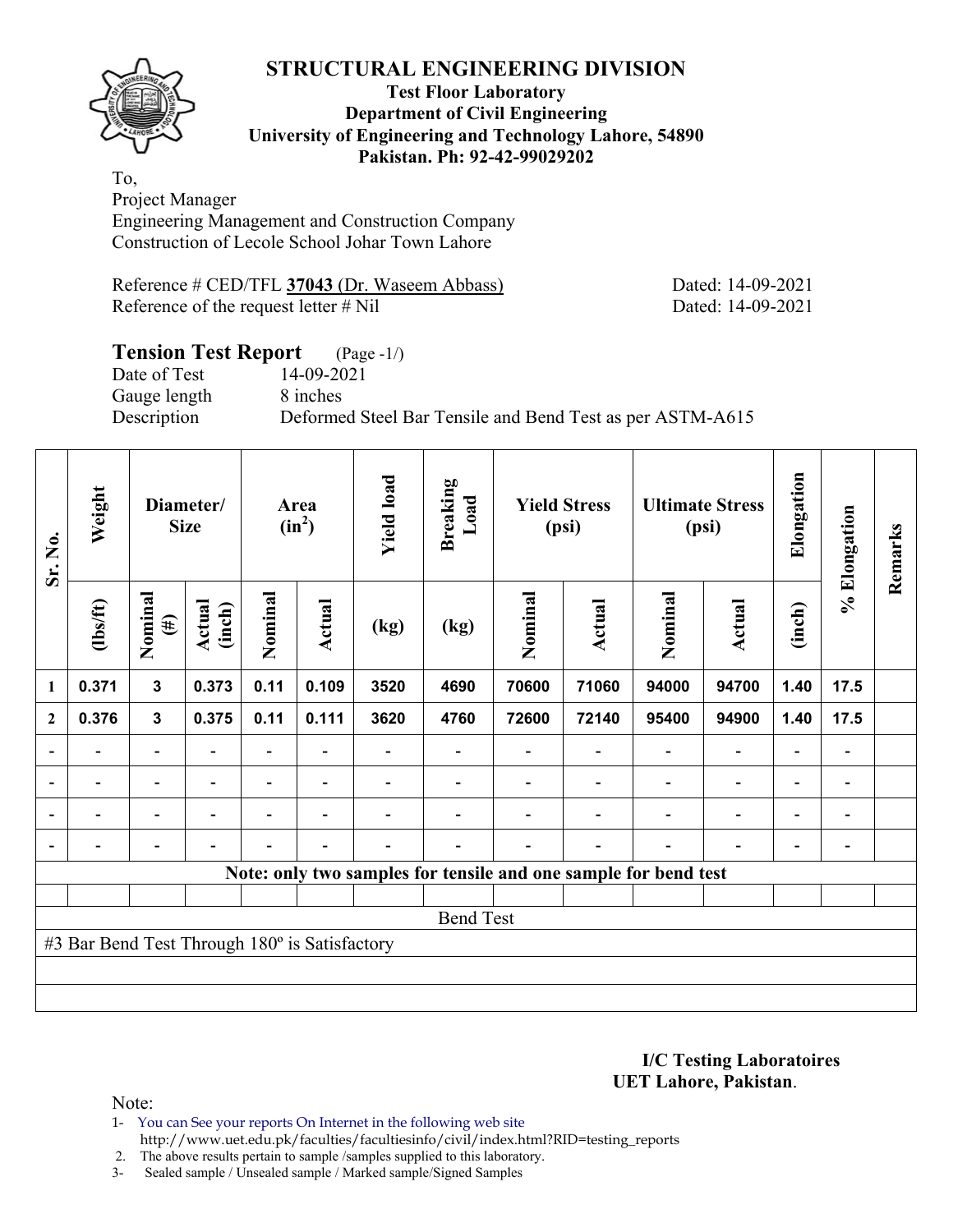

#### **Test Floor Laboratory Department of Civil Engineering University of Engineering and Technology Lahore, 54890 Pakistan. Ph: 92-42-99029202**

To, Deputy General Manager Projects Habib Rafiq Engineering (Pvt) Limited Construction of Sky Gardens Tower, Lahore

Reference # CED/TFL 37044 (Dr. Waseem Abbass) Dated: 14-09-2021 Reference of the request letter # HRLE/SKG/2021/021 Dated: 13-09-2021

# **Tension Test Report** (Page -1/3)

Date of Test 14-09-2021 Gauge length 640 mm

Description Steel Strand Tensile Test as per ASTM A-416-94a

| Sr. No.                  | <b>Nominal</b><br><b>Diameter</b> | <b>Nominal</b><br><b>Measured</b><br>Weight<br>weight |                          | <b>Yield strength</b><br>clause $(6.3)$ |        | <b>Breaking</b><br>strength<br>clause $(6.2)$ |        | Modulus of<br>Elasticity<br>Young's<br>$\mathbf{H}$ , | % Elongation | Remarks / Coil No. |  |
|--------------------------|-----------------------------------|-------------------------------------------------------|--------------------------|-----------------------------------------|--------|-----------------------------------------------|--------|-------------------------------------------------------|--------------|--------------------|--|
|                          | (mm)                              | (kg/km)                                               | (kg/km)                  | (kg)                                    | (kN)   | (kg)                                          | (kN)   | GPa                                                   |              |                    |  |
| $\mathbf{1}$             | 12.70<br>(1/2")                   | 775.0                                                 | 780.0                    | 17300                                   | 169.71 | 19400                                         | 190.31 | 198                                                   | >3.50        | $\mathbf{1}$       |  |
| $\boldsymbol{2}$         | 12.70<br>(1/2")                   | 775.0                                                 | 782.0                    | 17100                                   | 167.75 | 19100                                         | 187.37 | 199                                                   | >3.50        | $\overline{2}$     |  |
| $\overline{\phantom{0}}$ | $\overline{\phantom{a}}$          | $\blacksquare$                                        | $\overline{\phantom{0}}$ | $\qquad \qquad \blacksquare$            |        |                                               |        |                                                       |              |                    |  |
| $\overline{\phantom{a}}$ | $\overline{\phantom{a}}$          | $\blacksquare$                                        | $\overline{\phantom{0}}$ | $\qquad \qquad \blacksquare$            |        | $\overline{\phantom{0}}$                      |        | $\overline{\phantom{0}}$                              |              |                    |  |
|                          |                                   |                                                       |                          |                                         |        |                                               |        |                                                       |              |                    |  |
| $\blacksquare$           | $\overline{\phantom{0}}$          | $\blacksquare$                                        | $\blacksquare$           | $\qquad \qquad \blacksquare$            |        |                                               |        | -                                                     |              |                    |  |
|                          | <b>Only two samples for Test</b>  |                                                       |                          |                                         |        |                                               |        |                                                       |              |                    |  |

Note:

1. Modulus of Elasticity is based on nominal steel area of the steel strand vide clause 13.3 of ASTM – A416a

2. Load versus percentage strain graphs are attached

**I/C Testing Laboratoires UET Lahore, Pakistan**.

Note:

1- You can See your reports On Internet in the following web site http://www.uet.edu.pk/faculties/facultiesinfo/civil/index.html?RID=testing\_reports

2. The above results pertain to sample /samples supplied to this laboratory.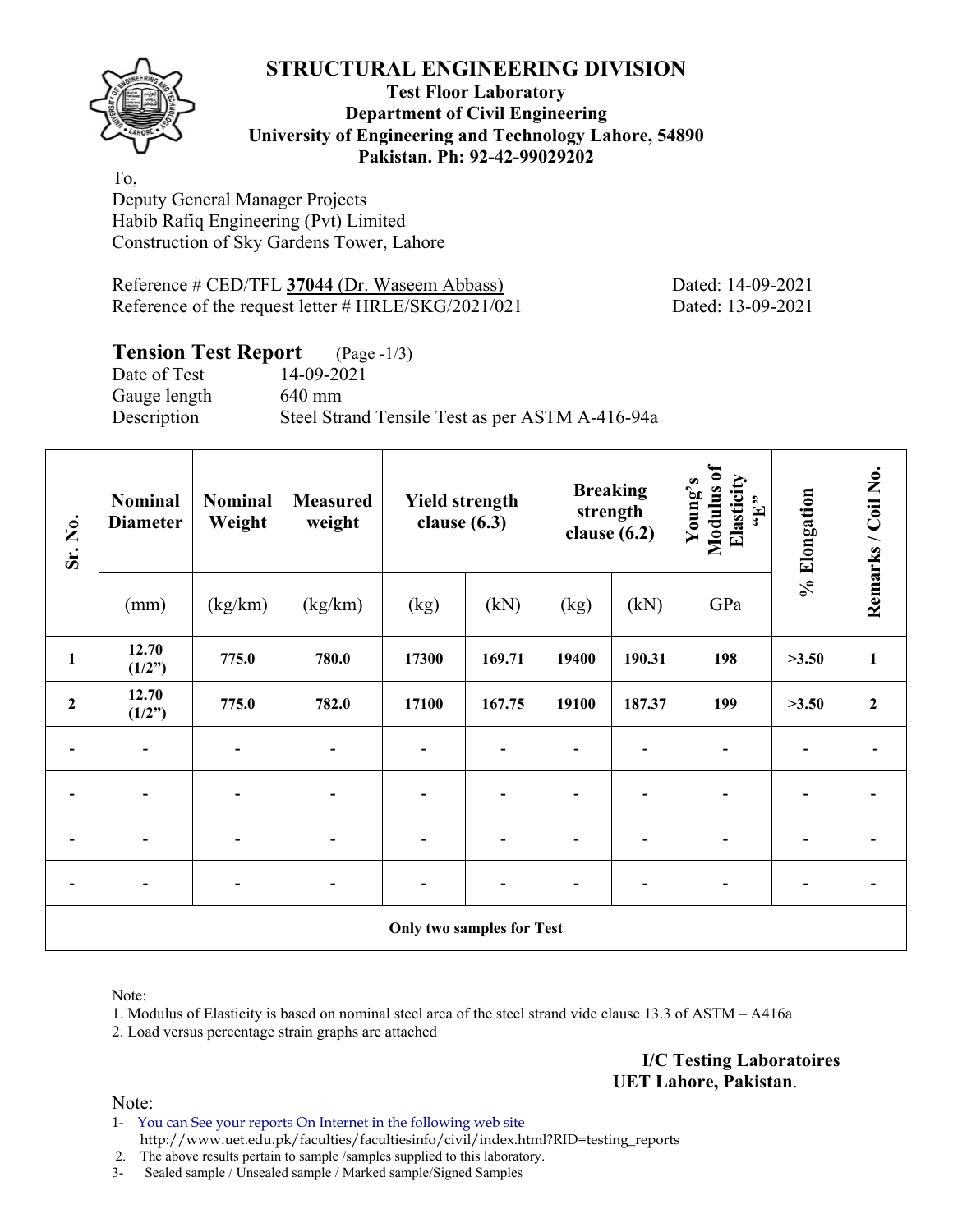

#### **Test Floor Laboratory Department of Civil Engineering University of Engineering and Technology Lahore, 54890 Pakistan. Ph: 92-42-99029202**

To, Deputy General Manager Projects Habib Rafiq Engineering (Pvt) Limited Construction of Sky Gardens Tower, Lahore

Reference # CED/TFL 37044 (Dr. Waseem Abbass) Dated: 14-09-2021 Reference of the request letter # HRLE/SKG/2021/021 Dated: 13-09-2021

**Graph**  $(Page - 2/3)$ 



**I/C Testing Laboratoires UET Lahore, Pakistan**.

- 1- You can See your reports On Internet in the following web site http://www.uet.edu.pk/faculties/facultiesinfo/civil/index.html?RID=testing\_reports
- 2. The above results pertain to sample /samples supplied to this laboratory.
- 3- Sealed sample / Unsealed sample / Marked sample/Signed Samples